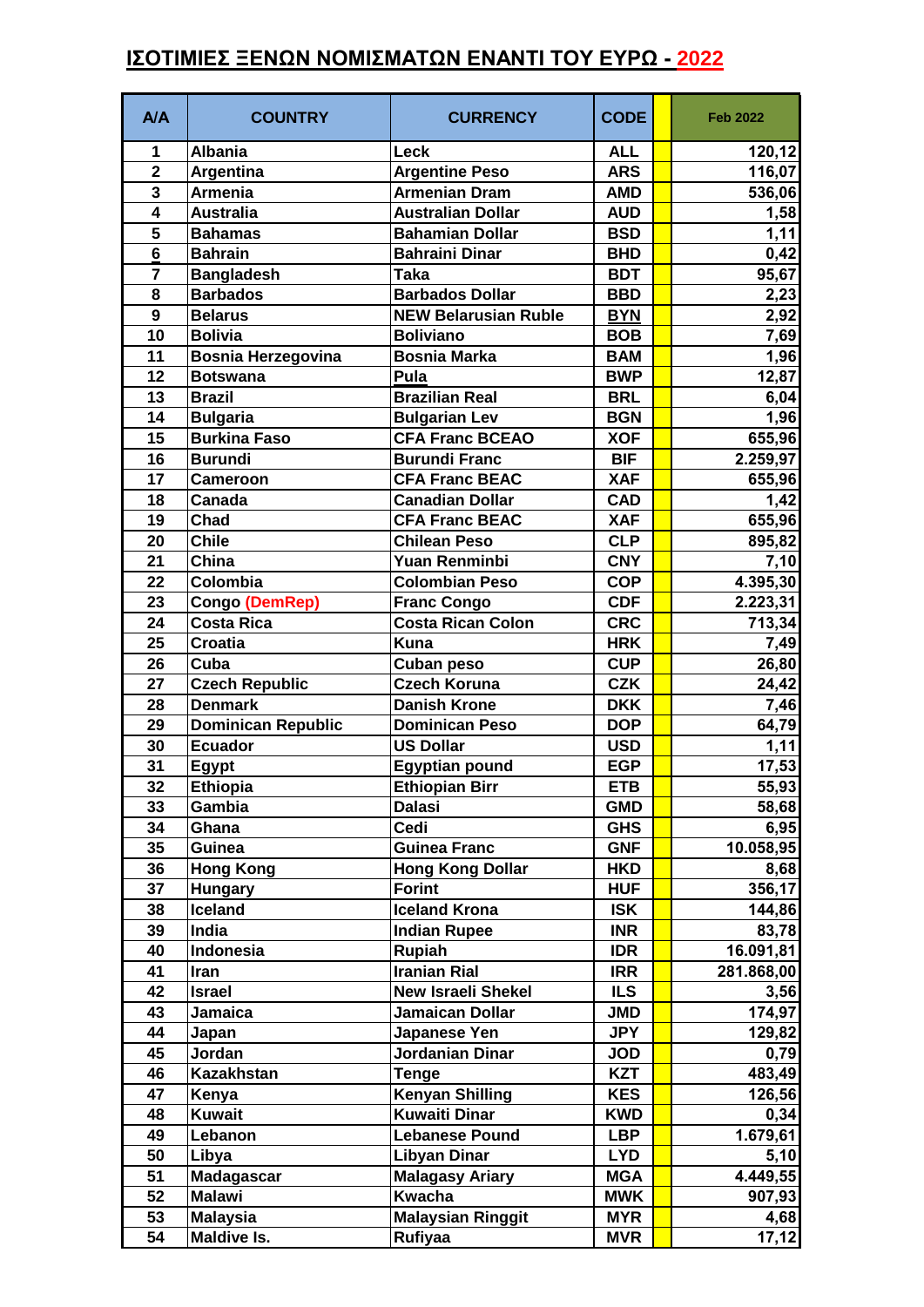| A/A             | <b>COUNTRY</b>                | <b>CURRENCY</b>               | <b>CODE</b> | <b>Feb 2022</b> |
|-----------------|-------------------------------|-------------------------------|-------------|-----------------|
| 55              | <b>Mauritania</b>             | Ouguiya                       | <b>MRU</b>  | 40,55           |
| 56              | <b>Mauritius</b>              | <b>Maur Rupee</b>             | <b>MUR</b>  | 49,28           |
| $\overline{57}$ | <b>Mexico</b>                 | <b>Mexican Peso</b>           | <b>MXN</b>  | 23,29           |
| 58              | <b>Moldova</b>                | <b>Moldovan Leu</b>           | <b>MDL</b>  | 20,09           |
| 59              | Mongolia                      | <b>Tugrik</b>                 | <b>MNT</b>  | 3.226,61        |
| 60              | <b>Morocco</b>                | <b>Moroccan Dirham</b>        | <b>MAD</b>  | 10,46           |
| 61              | <b>Mozambique</b>             | <b>Meticai</b>                | <b>MZN</b>  | 71,10           |
| 62              | <b>Namibia</b>                | <b>Namibian Dollar</b>        | <b>NAD</b>  | 17,22           |
| 63              | <b>Nepal</b>                  | <b>Nepalese Rupee</b>         | <b>NPR</b>  | 134,12          |
| 64              | <b>New Zealand</b>            | <b>New Zealand Dollar</b>     | <b>NZD</b>  | 1,69            |
| 65              | Nicaragua                     | Cordoba Oro                   | <b>NIO</b>  | 39,44           |
| 66              | <b>Niger Rep</b>              | <b>CFA Franc BCEAO</b>        | <b>XOF</b>  | 655,96          |
| 67              | <b>Nigeria</b>                | <b>Naira</b>                  | <b>NGN</b>  | 464,69          |
| 68              | <b>Norway</b>                 | <b>Norwegian Krone</b>        | <b>NOK</b>  | 9,96            |
| 69              | Oman                          | <b>Rial Omani</b>             | <b>OMR</b>  | 0,43            |
| 70              | <b>Pakistan</b>               | <b>Pakistan Rupee</b>         | <b>PKR</b>  | 198,26          |
| 71              | Panama                        | <b>Balboa</b>                 | <b>PAB</b>  | 1,11            |
| 72              | Peru                          | <b>Nuevo Sol</b>              | <b>PEN</b>  | 4,28            |
| 73              | <b>Philippines</b>            | <b>Philippine Peso</b>        | <b>PHP</b>  | 57,09           |
| 74              | <b>Poland</b>                 | <b>Zloty</b>                  | <b>PLN</b>  | 4,60            |
| 75              | Qatar                         | Qatari Riyal                  | QAR         | 4,06            |
| 76              | Romania                       | <b>New Leu</b>                | <b>RON</b>  | 4,93            |
| 77              | <b>Russia</b>                 | <b>Russian Ruble</b>          | <b>RUB</b>  | 86,73           |
| 78              | Rwanda                        | <b>Rwanda Franc</b>           | <b>RWF</b>  | 1.131,46        |
| 79              | Saudi Arabia                  | Saudi Riyal                   | <b>SAR</b>  | 4,18            |
| 80              | Senegal                       | <b>CFA Franc BCEAO</b>        | <b>XOF</b>  | 655,96          |
| 81              | <b>Serbia</b>                 | <b>Dinar</b>                  | <b>RSD</b>  | 117,93          |
| 82              | <b>Seychelles</b>             | <b>Seychelles Rupee</b>       | <b>SCR</b>  | 14,89           |
| 83              | <b>Sierra Leone</b>           | Leone                         | <b>SLL</b>  | 12.657,75       |
| 84              | <b>Singapore</b>              | <b>Singapore Dollar</b>       | <b>SGD</b>  | 1,51            |
| 85              | <b>South Africa</b>           | Rand                          | <b>ZAR</b>  | 17,22           |
| 86              | <b>South Korea</b>            | Won                           | <b>KRW</b>  | 1.353,52        |
| 87              | Sri Lanka                     | <b>Sri Lanka Rupee</b>        | <b>LKR</b>  | 225,07          |
| 88              | <b>Sudan Rep</b>              | <b>Sudanise Pound</b>         | <b>SDG</b>  | 493,99          |
| 89              | <b>Swaziland</b>              | Lilangeni                     | <b>SZL</b>  | 17,22           |
| 90              | <b>Sweden</b>                 | <b>Swedish Krona</b>          | <b>SEK</b>  | 10,45           |
| 91              | <b>Switzerland</b>            | <b>Swiss Franc</b>            | <b>CHF</b>  | 1,05            |
| 92              | <b>Syria Arab Republic</b>    | <b>Syrian Pound</b>           | <b>SYP</b>  | 2.799,20        |
| 93              | <b>Special Drawing Rights</b> | <b>Special Drawing Rights</b> | <b>XDR</b>  | 0,80            |
| 94              | Taiwan                        | Taiwan Dollar                 | <b>TWD</b>  | 30,99           |
| 95              | Tanzania                      | <b>Tanzanian Shilling</b>     | <b>TZS</b>  | 2.573,60        |
| 96              | <b>Thailand</b>               | <b>Baht</b>                   | <b>THB</b>  | 37,11           |
| 97              | <b>Tunisia</b>                | <b>Tunisian Dinar</b>         | <b>TND</b>  | 3,27            |
| 98              | Uganda                        | <b>Uganda Shilling</b>        | <b>UGX</b>  | 3.921,14        |
| 99              | <b>Ukraine</b>                | <b>Hryvnia</b>                | <b>UAH</b>  | 32,25           |
| 100             | <b>United Arab Emirates</b>   | <b>U.A.E. Dirham</b>          | <b>AED</b>  | 4,09            |
| 101             | <b>United Kingdom</b>         | <b>Pound Sterling</b>         | <b>GBP</b>  | 0,83            |
| 102             | <b>United States</b>          | <b>US Dollar</b>              | <b>USD</b>  | 1,11            |
| 103             | <b>Uruguay</b>                | Peso Uruguayo                 | <b>UYU</b>  | 49,09           |
| 104             | <b>Uzbekistan</b>             | <b>Uzbekistan Sum</b>         | <b>UZS</b>  | 12.048,60       |
| 105             | Venezuela                     | <b>Bolivar Fuerte</b>         | <b>VEF</b>  | 510.050,56      |
| 106             | Yemen                         | Yemeni Rial                   | <b>YER</b>  | 278,75          |
| 107             | Zambia                        | Kwacha                        | <b>ZMW</b>  | 19,96           |
| 108             | Zimbabwe                      | Zimbabwean Dollar             | <b>ZWD</b>  | 403,22          |
| 109             | Vietnam                       | <b>Vietnamese Dong</b>        | <b>VND</b>  | 25.196,83       |
| 110             | Georgia                       | Georgian Lari                 | <b>GEL</b>  | 3,40            |